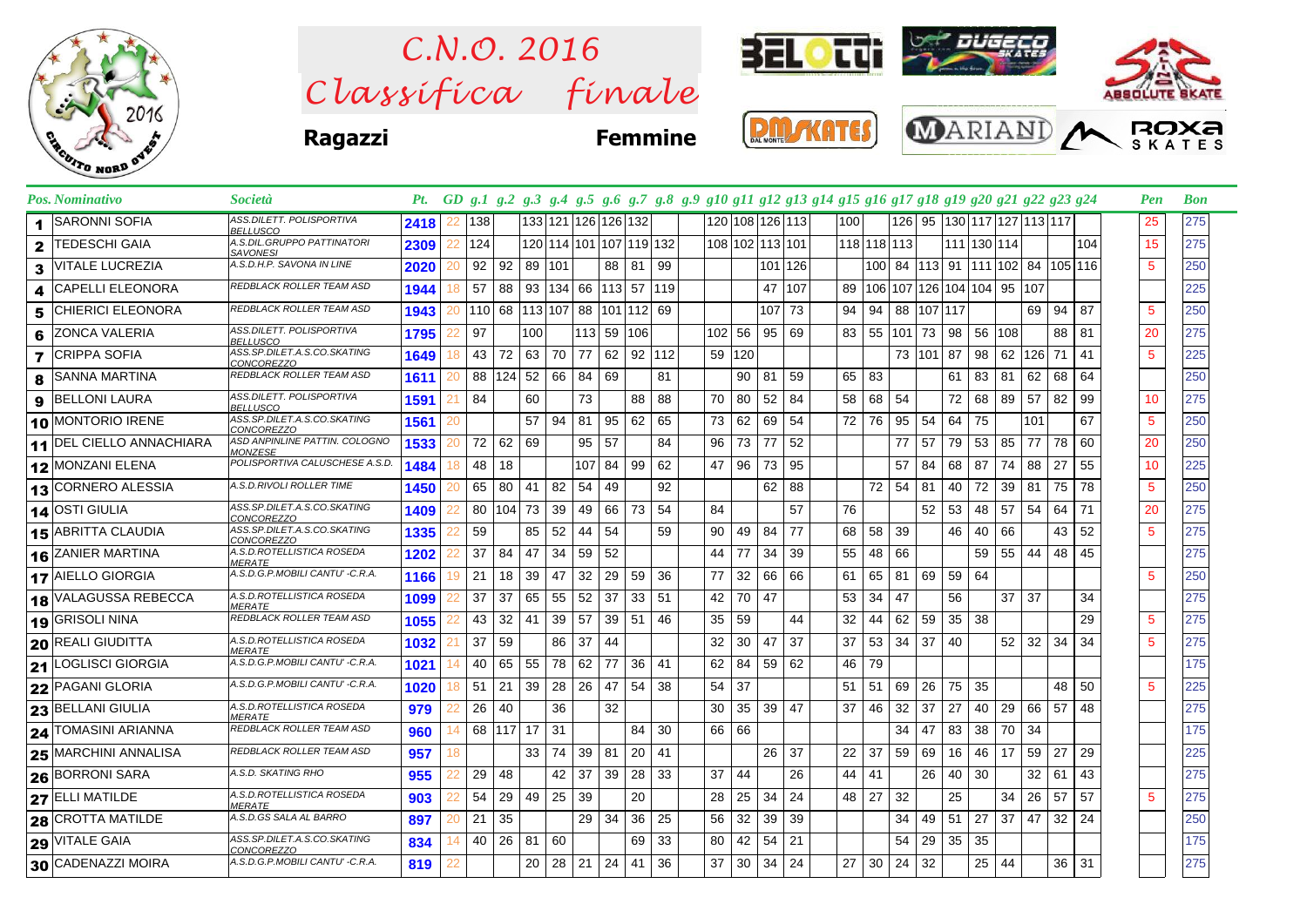

 $Clas$ s *ifica* finale *C.N.O. 2016*



**Ragazzi Femmi** 

| A<br>r, | <b>MANTER</b> |
|---------|---------------|